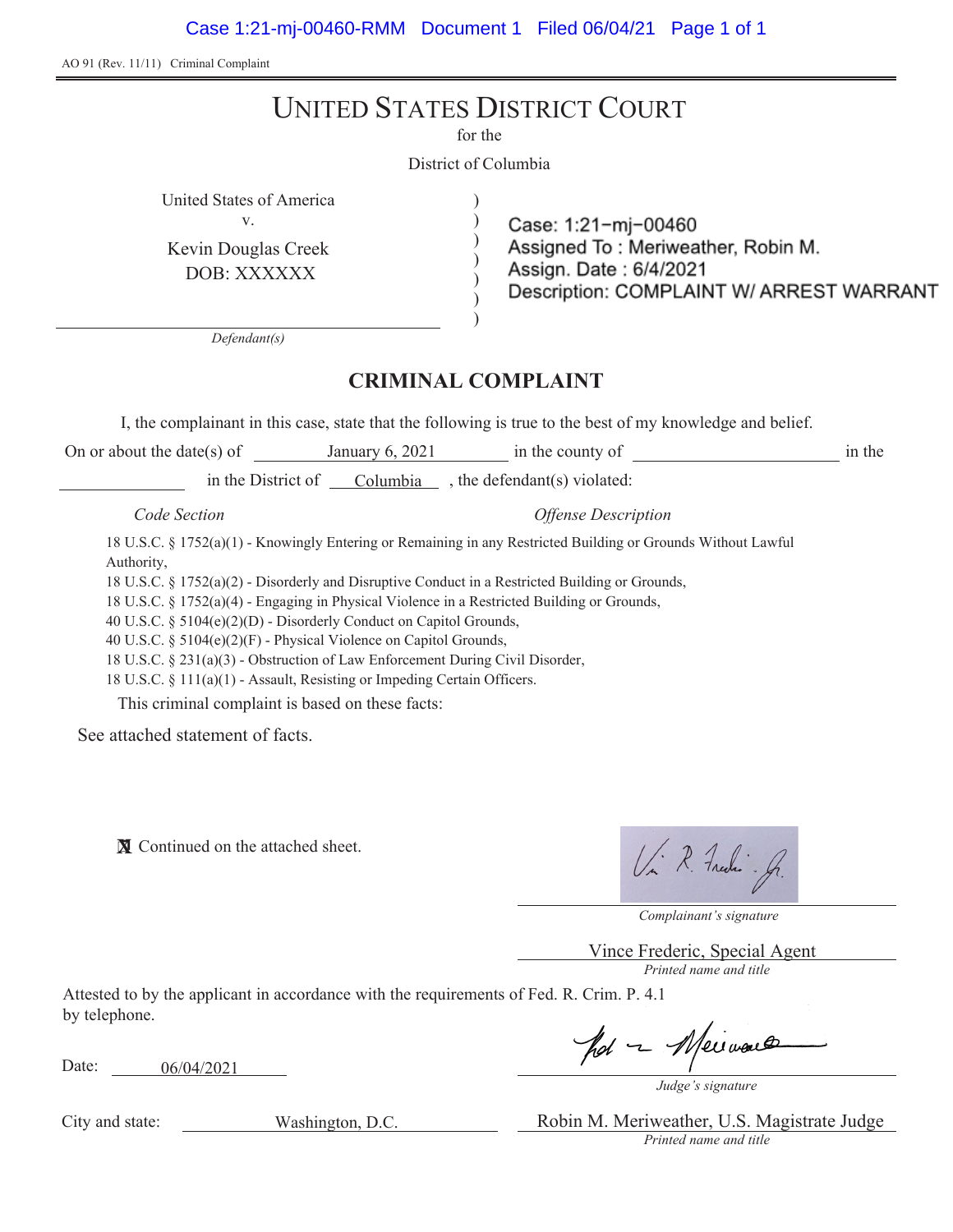# Case 1:21-mj-00460-RMM Document Case: 1:21-mj-00460<br>Assigned To: Meriweather, Robin M. Assign. Date: 6/4/2021 Description: COMPLAINT W/ ARREST WARRANT

## **STATEMENT OF FACTS**

1. Your affiant, Vince Frederic, is a Special Agent with the Federal Bureau of Investigation ("FBI") since January 2021. Currently, I am tasked with investigating criminal activity in and around the Capitol grounds on January 6, 2021. As a Special Agent with the FBI, I am authorized by law or by a Government agency to engage in or supervise the prevention, detention, investigation, or prosecution of a violation of Federal criminal laws.

### *Incursion at the U.S. Capitol on January 6, 2021*

2. The U.S. Capitol is secured 24 hours a day by U.S. Capitol Police. Restrictions around the U.S. Capitol include permanent and temporary security barriers and posts manned by U.S. Capitol Police. Only authorized people with appropriate identification were allowed access inside the U.S. Capitol. On January 6, 2021, the exterior plaza of the U.S. Capitol was also closed to members of the public.

3. On January 6, 2021, a joint session of the United States Congress convened at the United States Capitol, which is located at First Street, SE, in Washington, D.C. During the joint session, elected members of the United States House of Representatives and the United States Senate were meeting in separate chambers of the United States Capitol to certify the vote count of the Electoral College of the 2020 Presidential Election, which had taken place on November 3, 2020. The joint session began at approximately 1:00 p.m. Shortly thereafter, by approximately 1:30 p.m., the House and Senate adjourned to separate chambers to resolve a particular objection. Vice President Mike Pence was present and presiding, first in the joint session, and then in the Senate chamber.

4. As the proceedings continued in both the House and the Senate, and with Vice President Mike Pence present and presiding over the Senate, a large crowd gathered outside the U.S. Capitol. As noted above, temporary and permanent barricades were in place around the exterior of the U.S. Capitol building, and U.S. Capitol Police were present and attempting to keep the crowd away from the Capitol building and the proceedings underway inside.

5. On January 6, 2021, the exterior plaza of the U.S. Capitol was closed to members of the public by a clearly marked perimeter fence line. This fence line was intended to keep the public away from the Capitol building and the Congressional proceedings underway inside and was manned by uniformed U.S. Capitol Police Officers and was constructed of metal bike rack barriers, physically linked end to end, and reinforced with dark colored plastic mesh safety fencing affixed behind the metal bike racks. The fence line was clearly marked with large white "AREA CLOSED" signs affixed to the fencing with bold red lettering.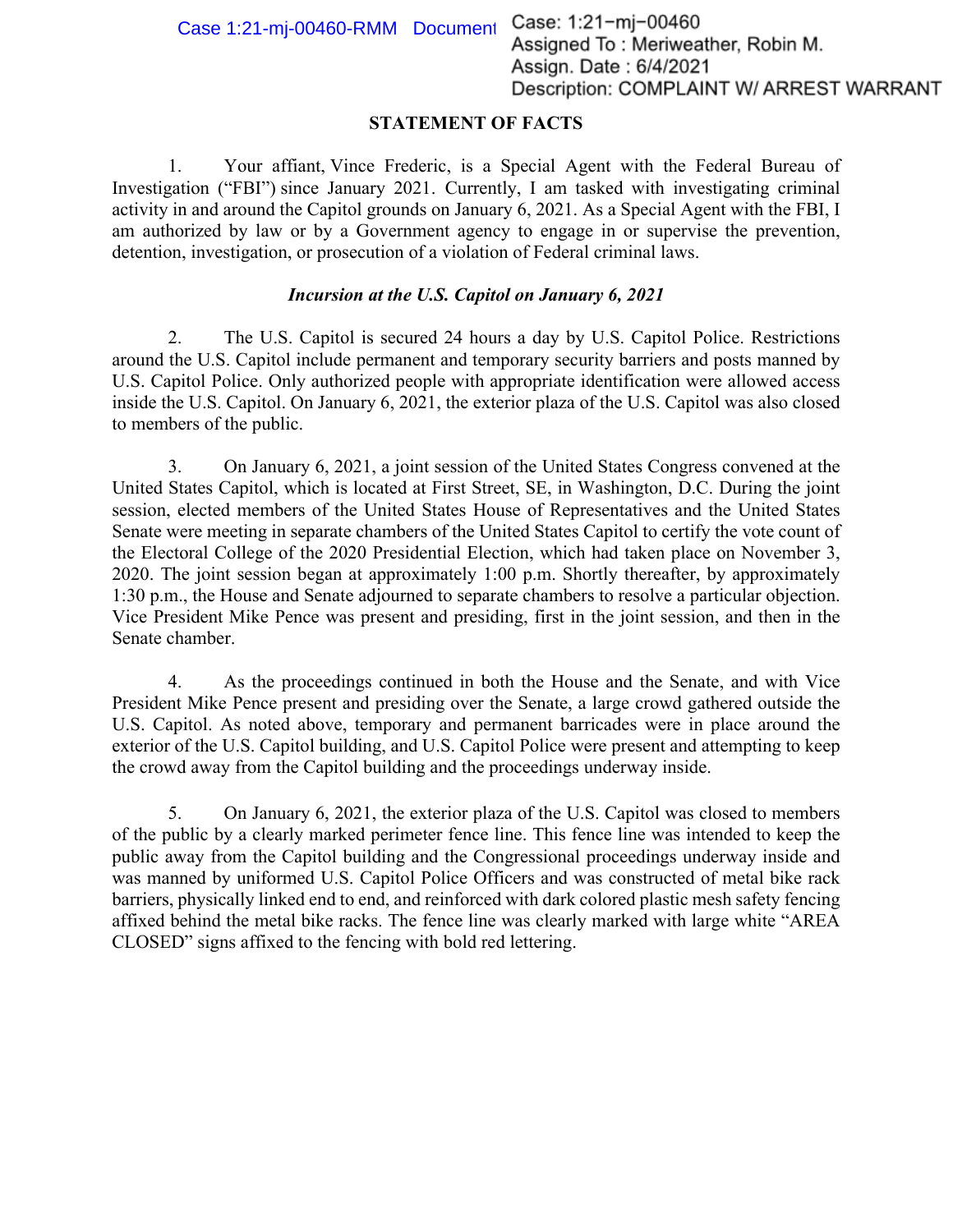

6. At such time, the certification proceedings were still underway and the exterior doors and windows of the U.S. Capitol were locked or otherwise secured. Members of the U.S. Capitol Police attempted to maintain order and keep the crowd from entering the Capitol; however, around 2:00 p.m., individuals in the crowd forced entry into the U.S. Capitol, including by breaking windows and by assaulting members of the U.S. Capitol Police, as others in the crowd encouraged and assisted those acts.

7. Shortly thereafter, at approximately 2:20 p.m. members of the United States House of Representatives and United States Senate, including the President of the Senate, Vice President Mike Pence, were instructed to—and did—evacuate the chambers. Accordingly, the joint session of the United States Congress was effectively suspended until shortly after 8:00 p.m. Vice President Pence remained in the United States Capitol from the time he was evacuated from the Senate Chamber until the sessions resumed.

8. During national news coverage of the aforementioned events, video footage which appeared to be captured on mobile devices of persons present on the scene depicted evidence of violations of local and federal law, including scores of individuals inside the U.S. Capitol building without authority to be there.

# *Facts Specific to Kevin Douglas Creek*

9. Several videos taken on January 6, 2021 at the United States Capitol depict an individual who has now been identified as KEVIN DOUGLAS CREEK ("Creek") assaulting law enforcement officers who were carrying out official duties. These crimes occurred in the general area of the West Terrace of the U.S. Capitol Building.

10. Your affiant identified photos of AFO-296 on FBI.gov and retrieved all information on AFO-296 and located the video footage on the subject. Photos of AFO-296 at the U.S. Capitol on January  $6<sup>th</sup>$  are attached below: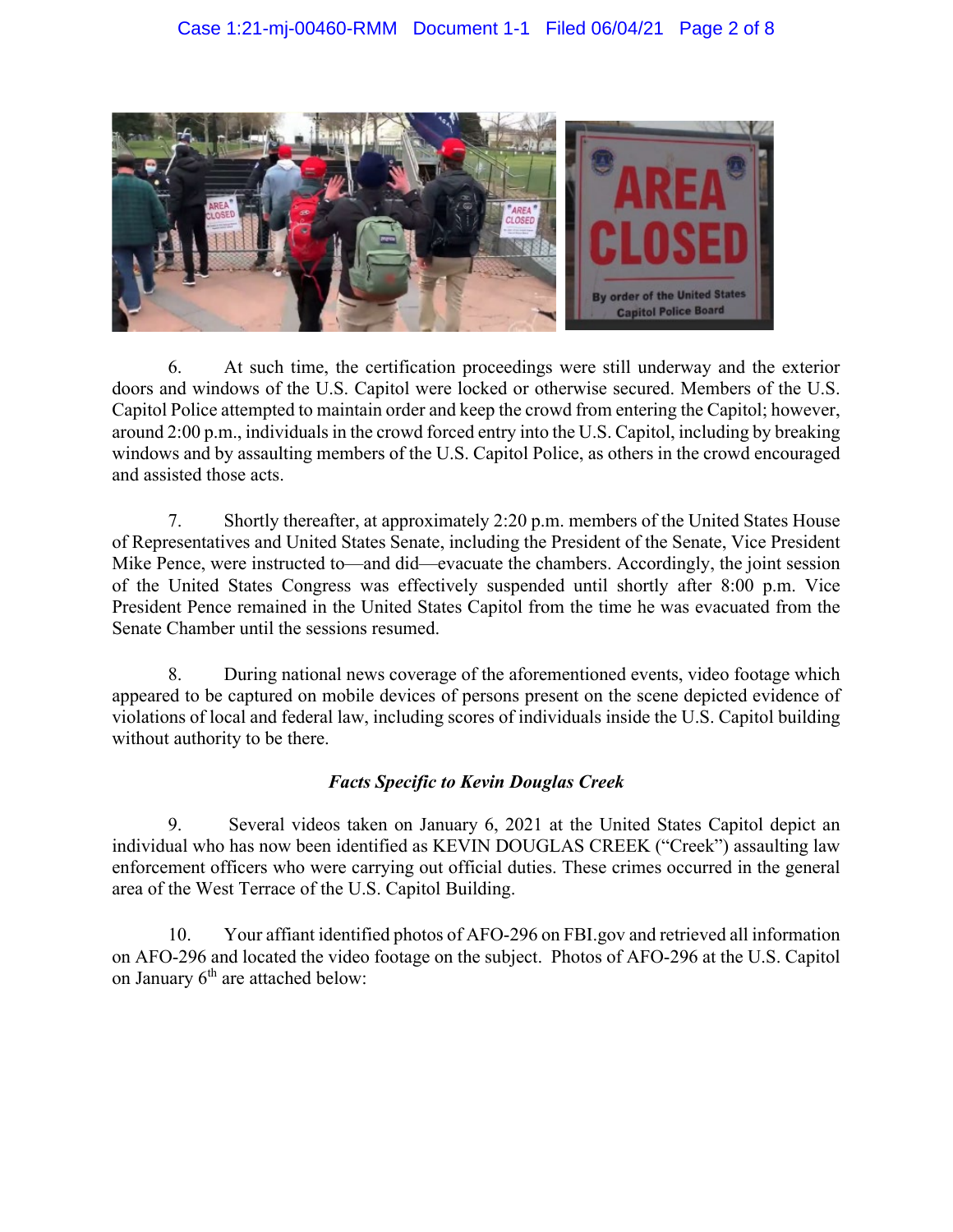

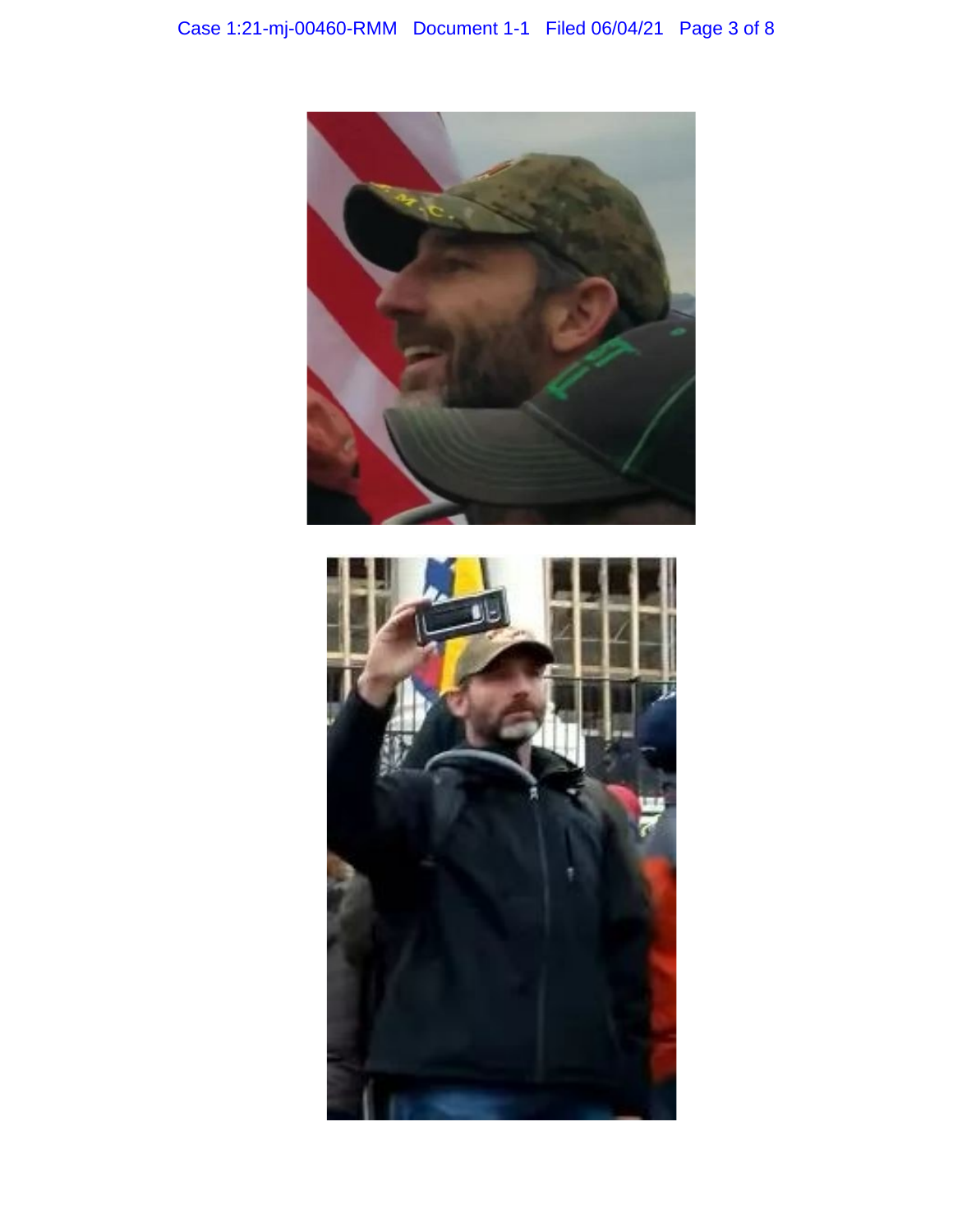# Case 1:21-mj-00460-RMM Document 1-1 Filed 06/04/21 Page 4 of 8

11. Body Camera footage revealed that AFO-296 assaulted multiple officers. All times below are approximate:

> a. At 14:28:59, AFO-296 is seen physically striking a law enforcement officer who was carrying out official duties.

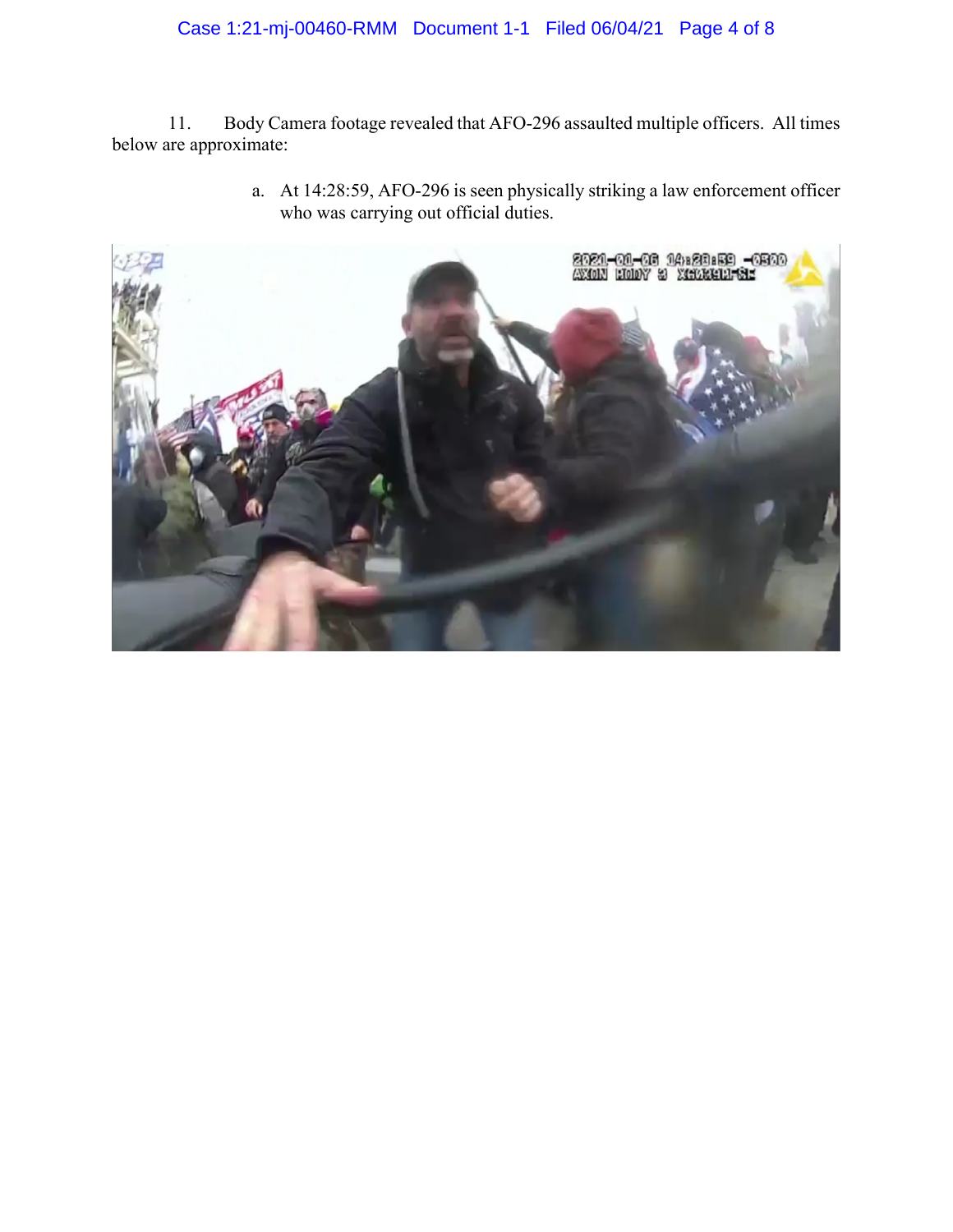

b. At 14:29:06, AFO-296 is seen kicking a law enforcement officer who was carrying out official duties.

12. An open source search was conducted to identify any social media accounts in the name of Kevin Creek. A search of Facebook revealed an account with the handle Kevin Creek. This Facebook profile shared a photo of a "Nailed It Roofing and Restoration" business card. Nailed It Roofing and Restoration is registered with the Georgia Corporations Division with a registered agent of Kevin Douglas Creek.

13. Your affiant reviewed a driver's license photo issued to Creek and the Facebook profile photos posted by Kevin Creek and also compared these to images and videos of AFO-296. By comparing these photographs to the videos and images from the U.S. Capitol, your affiant believes the images are all consistent with Kevin Douglas Creek.

14. On January 10, 2021, a complainant reported to the FBI that on January 9, 2021 or January 10, 2021, an individual named Kevin Creek made comments while visiting Northside Forsyth Hospital about his involvement at the U.S. Capitol riot on January 6, 2021. Creek disclosed that he was tear gassed at the Capitol on January 6, 2021. Creek discussed running up the stairs of the Capitol building and attempting to get inside. Creek talked about having trouble at the door he ran to because the police were gassing individuals at his door. Creek also mentioned he was bruised from his activity at the Capitol and admitted to a long car ride to get to DC. Creek made general comments regarding always being armed but did not directly say whether he was armed at the Capitol.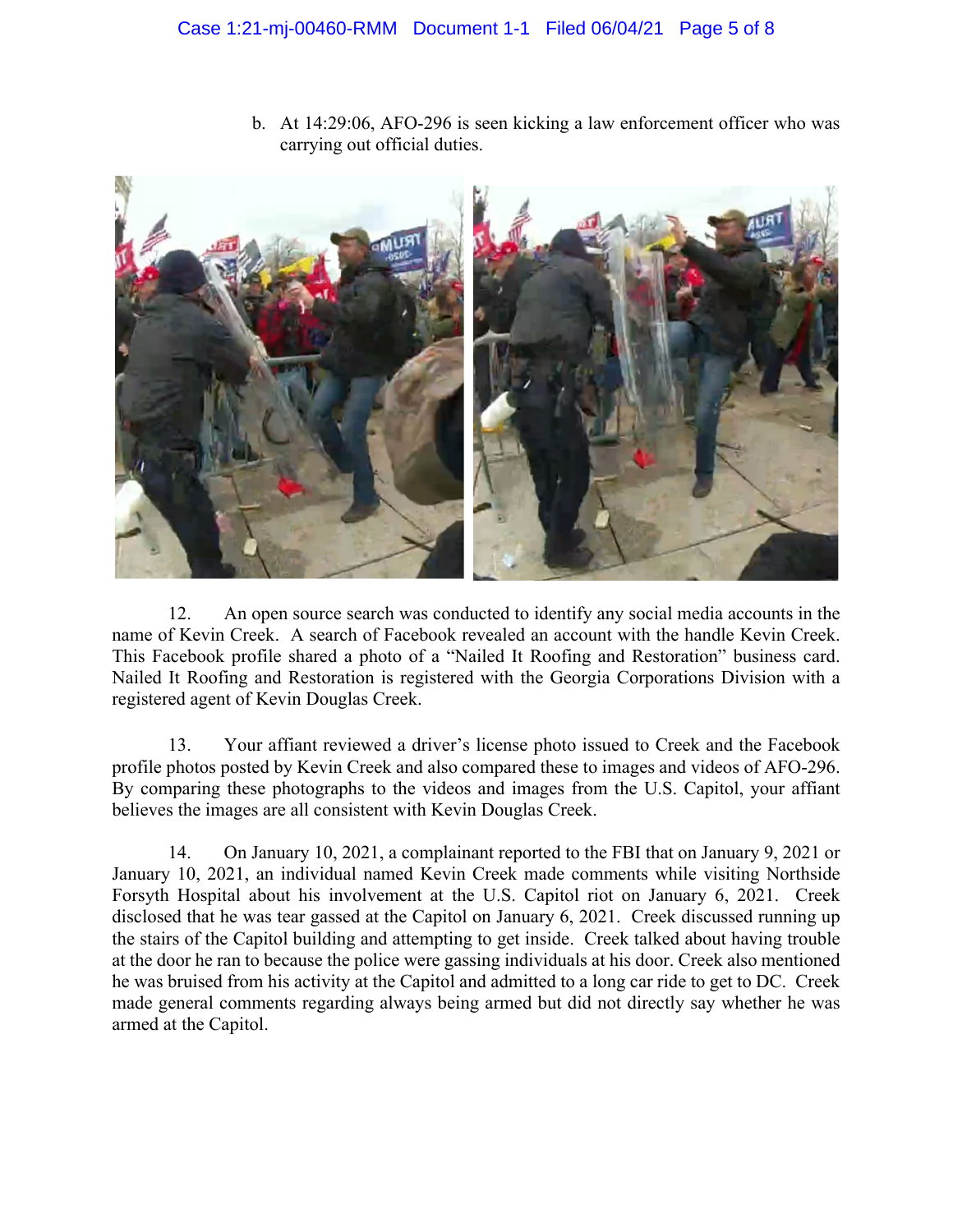#### Case 1:21-mj-00460-RMM Document 1-1 Filed 06/04/21 Page 6 of 8

15. During a follow up interview, the complainant said Creek mentioned he was gassed before in the military where he never experienced the types of effects he was experiencing this time.

16. Financial records obtained from JP Morgan Chase bank corroborate Creek used a credit card issued in his name to purchase gas and food en route to and at Washington D.C. from Alpharetta, GA. For example, on January 5, 2021, Creek used his credit card at Shell Oil in Petersburg, VA, Quinns in Arlington, VA and at Panera Bread in Burlington, NC. On January 7, 2021, Creek used his credit card at QT in Anderson, SC and at BP in North Chester, VA.

17. Travel records obtained from Washington Metropolitan Area Transit Authority confirm that on January 6, 2021 at 8:15am, Creek's credit card was used to purchase four metro cards. These metro cards were used to traveled from Rosslyn Station McPherson Sq Station at approximately 8:17 am. At 11:07 am, one metro card was used to return to Rosslyn Station from McPherson Station. The other 3 cards returned from Arch-Navy Memorial Station to Rosslyn Station at 4:37 pm. Arch-Navy Memorial Station is located about .8 miles to the U.S. Capitol.

18. A hotel charge on January 8, 2021 and a conversation with a Marriott Area Director, confirmed that Creek lodged at Courtyard by Marriott with a check-in date of January 5, 2021 and a check-out date of January 7, 2021. This hotel is located at 1533 Clarendon Blvd, Arlington, VA 22209 directly across the Potomac river from the National Mall and the U.S. Capitol building. Since January 6, 2021, the hotel name has changed from Courtyard by Marriott-Arlington to Sonesta Select Arlington.

19. Your affiant reviewed records obtained from open sources and verified that a F-150 Supercrew with license plate ending in XXX5830 is registered to Creek. Federal Air Marshals have also observed Kevin Creek entering this vehicle at the Hartfield Jackson International Airport in Atlanta, Georgia. This license plate was run by an FBI-Atlanta Task Force Officer through Leonardo, a Automatic License Plate reader in Georgia. Leonardo automatic plate reader captured Creek driving to D.C. from Georgia on at 8:44 am on January 5, 2021 and returning at 6:11 pm on January 7, 2021. On both occasions, the reader registered the license plate on I-85 in Franklin County, Georgia.

20. On Friday, May 21, 2021, your affiant conducted an in-person, voluntary interview with Creek and his attorney, David Joyner. There was no promise or representation to Creek or his counsel limiting how Creek's statements could be used. Creek admitted that he drove to Washington D.C. on January 5 and drove home to Georgia on January 7. Creek admitted he stayed at a hotel in Arlington, Virginia and that he took the DC Metro to the U.S. Capitol. Creek also provided names of individuals he traveled with. Creek described the attire he was wearing on January 6th. Creek's description of his attire on January 6th identically matched the attire of AFO-296.

21. Creek was shown photographs of AFO-296 from the January 6th riot, and Creek admitted the photos were of him. Your affiant then played videos of both assaults on federal officers, and Creek admitted the videos looked like him, but Creek said he "did not remember assaulting any officer". In addition, Creek described in great detail where he went that day and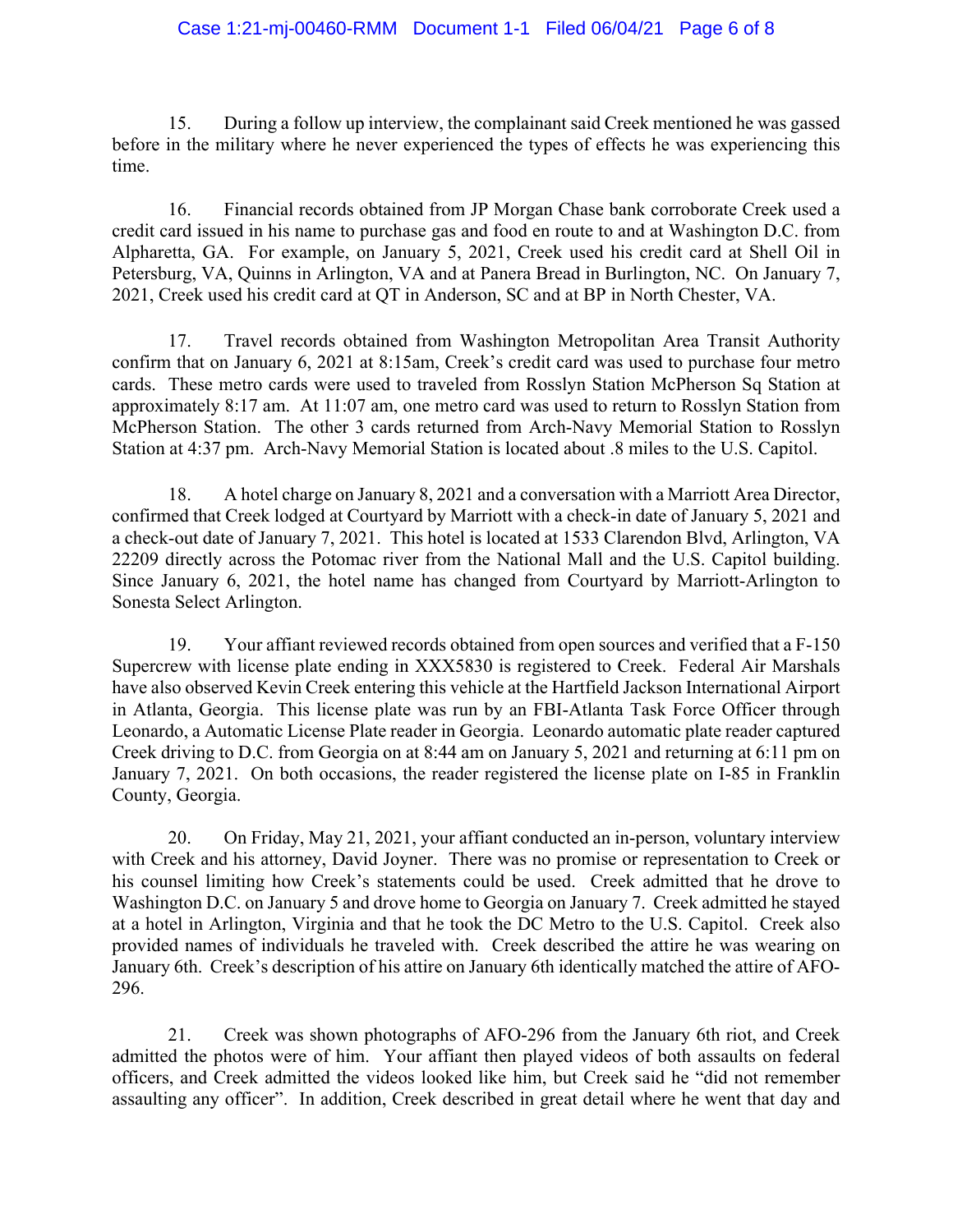#### Case 1:21-mj-00460-RMM Document 1-1 Filed 06/04/21 Page 7 of 8

drew on a map where he was standing on the U.S. Capitol grounds. Creek's drawing matches where the body camera footage captured AFO-296's assaults. Creek admitted he was armed with mace and a boot knife while at the U.S. Capitol.

22. Initially, Creek told affiant he was live streaming January  $6<sup>th</sup>$  and posted the stream and photos on his Facebook account. Creek deleted those photos once he returned home. Creek stated he may have heard about the protest from his twitter account (handle @KevinDCreek) but stated he could not remember for certain.

23. When asked if Creek regretted his conduct on January  $6<sup>th</sup>$ , he responded: "50/50".

24. On the day of the interview, your affiant compared Creek's physical appearance to the photographs and video of AFO-296 from January  $6<sup>th</sup>$ , and your affiant believes it is the same person—Kevin Douglas Creek.

25. Participants in the riot at the U.S. Capitol on January 6, 2021, utilized mobile devices to organize, document, and broadcast many of the events at the Capitol. As seen in the photograph above, Creek is utilizing his cell phone. You affiant was able to confirm with Creek that his telephone number is (\*\*\*) \*\*\*-3921.

### *Statement of Probable Cause*

26. Based on the foregoing, your affiant submits that there is probable cause to believe that KEVIN DOUGLAS CREEK violated 18 U.S.C.  $\S$  1752(a)(1), (2) and (4) which makes it a crime to (1) knowingly enter or remain in any restricted building or grounds without lawful authority to do so; (2) knowingly, and with intent to impede or disrupt the orderly conduct of Government business or official functions, engage in disorderly or disruptive conduct in, or within such proximity to, any restricted building or grounds when, or so that, such conduct, in fact, impedes or disrupts the orderly conduct of Government business or official functions; (4) knowingly engage in any act of physical violence against any person or property in any restricted building or grounds; or attempts or conspires to do so. For purposes of Section 1752 of Title 18, a "restricted building" includes a posted, cordoned off, or otherwise restricted area of a building or grounds where the President or other person protected by the Secret Service, including the Vice President, is or will be temporarily visiting; or any building or grounds so restricted in conjunction with an event designated as a special event of national significance.

27. Your affiant submits there is also probable cause to believe that KEVIN

DOUGLAS CREEK violated 40 U.S.C.  $\S 5104(e)(2)(D)$  and (F), which makes it a crime to willfully and knowingly (D) utter loud, threatening, or abusive language, or engage in disorderly or disruptive conduct, at any place in the Grounds or in any of the Capitol Buildings with the intent to impede, disrupt, or disturb the orderly conduct of a session of Congress or either House of Congress, or the orderly conduct in that building of a hearing before, or any deliberations of, a committee of Congress or either House of Congress; and (F) engage in an act of physical violence in the Grounds or any of the Capitol Buildings.